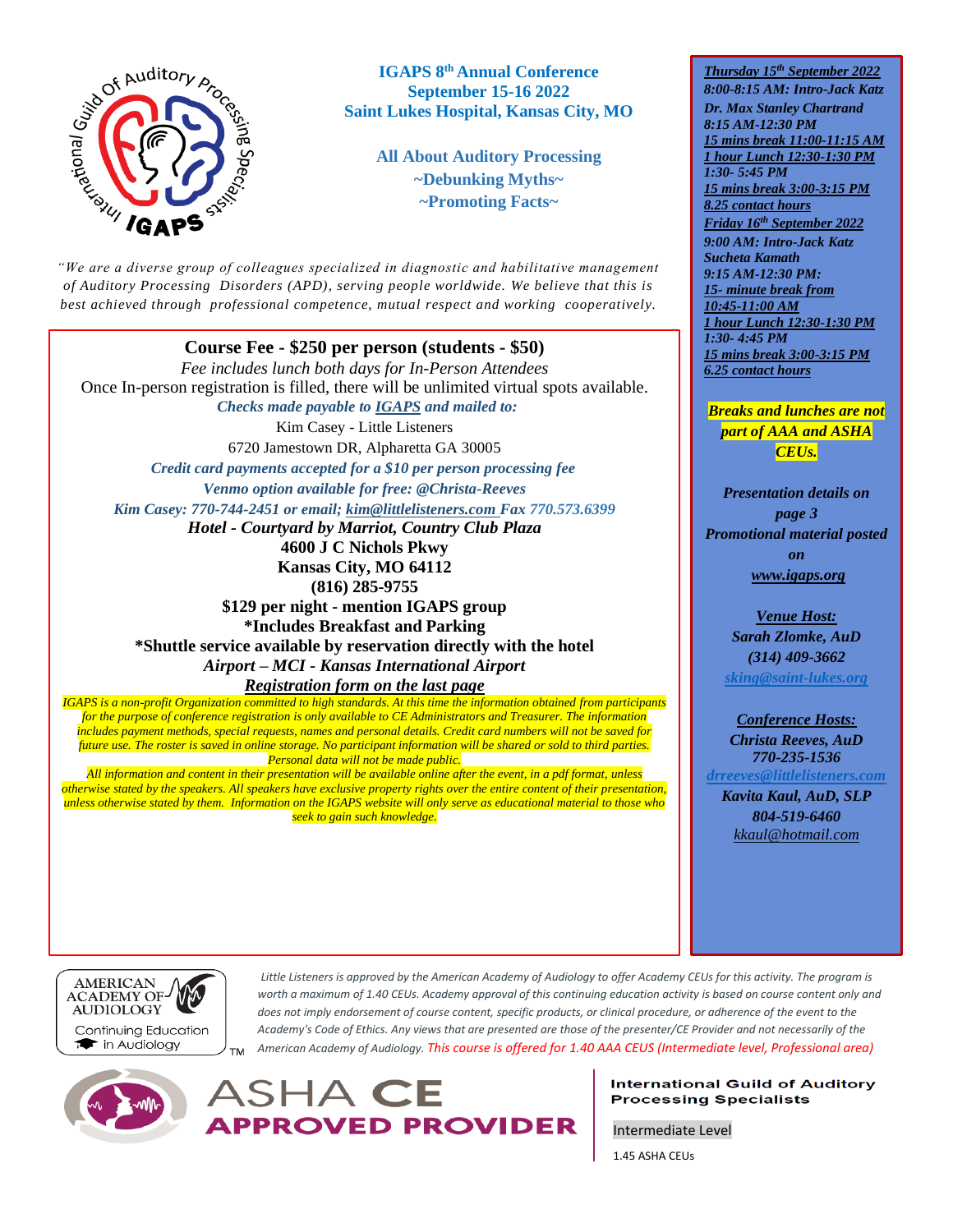

Cancellation Policy: Full refund will be offered up prior to 2 weeks of the course. 50% refund for cancellation within 2 weeks of the course. Email [kkaul@hotmail.com](mailto:kkaul@hotmail.com)

In case of cancellation of the course, registration fee will be applied to the new dates offered unless participant requests a refund via email to [kkaul@hotmail.com](mailto:kkaul@hotmail.com) 

Please indicate any special needs or any other dietary needs at the time of registration

All participants are required to take a quiz to complete learner assessment requirement and program evaluation at the end of the course in order to obtain a **certificate of participation and be reported for any Continuing Education credits (including ASHA CEUs)**. This course is not focused on specific services or products.

No partial credits allowed.

Unless otherwise noted, no course planner or presenter has disclosed any relevant financial or nonfinancial relationships.

RESOLUTION POLICY FOR COMPLAINTS OR CONCERNS RELATED TO THE CONFERENCE (All concerns and complaints will be addressed via email within 48 hours)

The Continuing Education committee tries to maintain high standards of commitment and quality. Your feedback is very important to us. Please email us your concerns or complaints. We will respond within 48 hours to try to resolve the issues to the best of our abilities and to your satisfaction. Thank you for your patronage and support. We look forward to your participation. Email concerns or complaints t[o kkaul@hotmail.com](mailto:kkaul@hotmail.com)

Copyrights Protection

We at International Guild of Auditory Processing Specialists (IGAPS) recognize and respect intellectual property rights and are committed to fulfilling our moral and legal obligations with respect to our use of copyright-protected works. IGAPS sets forth these policies:

1. The information presented at IGAPS conferences may not be reproduced without permission including any copyrighted work in print, video or digital form in violation of the law. Works are considered protected even if they are not registered with the U.S. Copyright Office or any registering agency outside the U.S. and even if they do not carry the copyright symbol (©). Copyrighted works include but are not limited to: printed articles from publications, electronic articles in online publications, online videos, movies, TV and radio programs, recorded music performances, images, training materials, manuals, documentation, software programs, databases, websites and blogs. In general, the laws that apply to printed materials also apply to visual and digital formats such as websites, streaming media, music downloads, mobile apps, CDs and DVDs.

2. To obtain permission to reproduce copyrighted works outside of IGAPS and/or to use such works in ways that are not covered by prior agreements, please request permission by contacting us via our website<https://www.igaps.org/contact>

3. In case of potential copyright infringement, please bring the matter to the attention of IGAPS personnel via our website contact page<https://www.igaps.org/contact>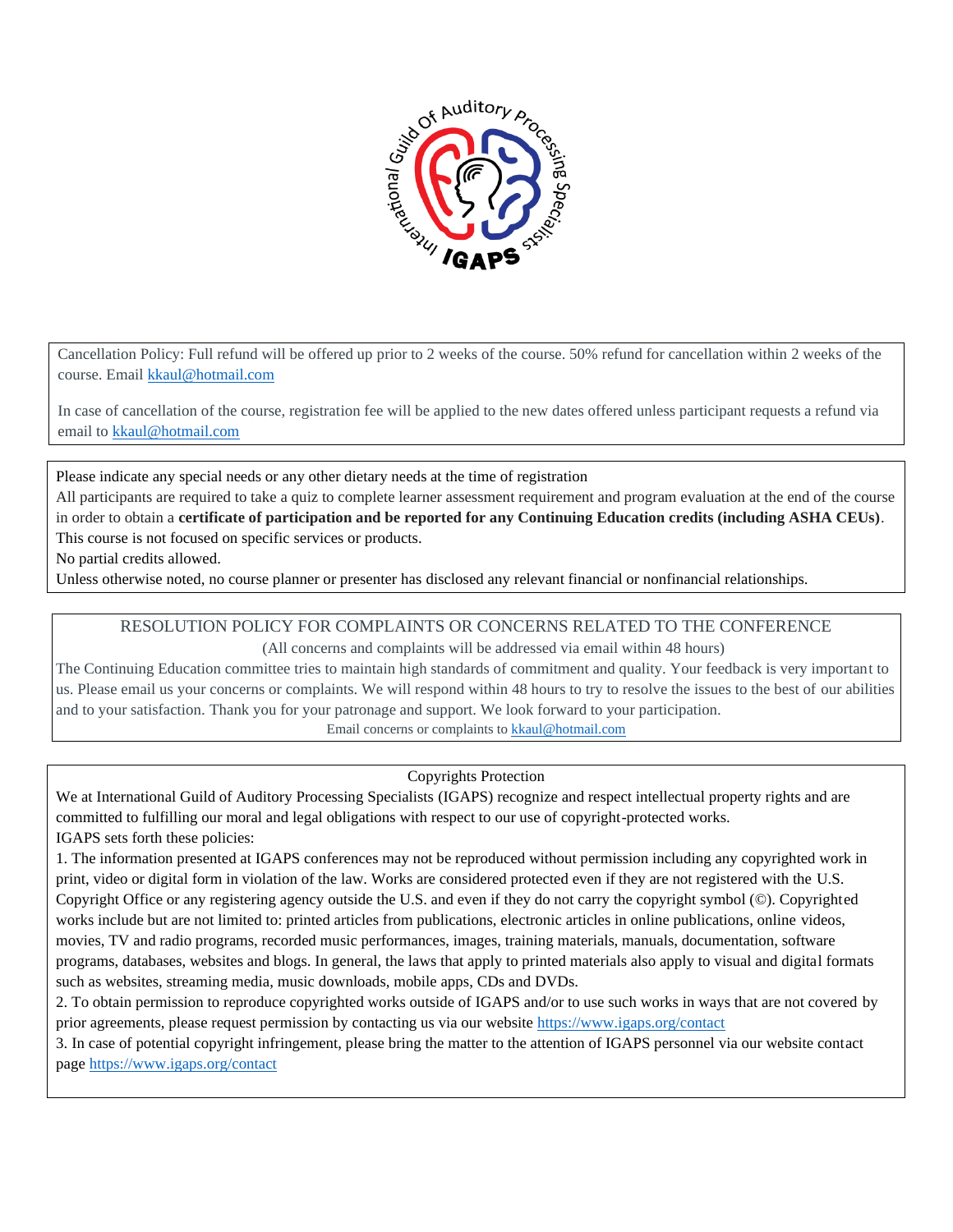| <b>Speaker- 8th IGAPS Conference</b>                           | <b>Session and</b> |                                            | <b>Relevant Financial Relationship</b> | <b>Relevant Non-Financial</b> |
|----------------------------------------------------------------|--------------------|--------------------------------------------|----------------------------------------|-------------------------------|
| 2022                                                           |                    | <b>3 Learner Outcomes</b>                  |                                        | Relationship                  |
| Thursday, September 15th                                       | 1.                 | <b>Explain FDA</b>                         | Max Stanley Chartrand has              | None                          |
| 8:00-8:15 AM                                                   |                    | regulation relative to                     | received an honorarium for this        |                               |
| <b>APD Perspectives Introduction</b>                           |                    | otoscopy, protocols for                    | presentation by IGAPS                  |                               |
| Dr Jack Katz                                                   |                    | red flag referral and                      |                                        |                               |
|                                                                |                    | case history discovery                     |                                        |                               |
| Cerumen Management & Video                                     |                    | relative to referral and                   |                                        |                               |
| Otoscopy in the                                                |                    | dispensing tasks.                          |                                        |                               |
| <b>Audiology &amp; Dispensing Practice</b>                     | 2.                 | <b>Describe diseases of</b>                |                                        |                               |
| Dr. Max Chartrand                                              |                    | the ear,                                   |                                        |                               |
|                                                                |                    | neuroanatomy, own-                         |                                        |                               |
| 8:15 AM-12:30 PM                                               |                    | voice biofeedback, and                     |                                        |                               |
| <b>15 mins break 11:00-11:15 AM</b>                            |                    | the role of EAC                            |                                        |                               |
| 1 hour Lunch 12:30-1:30 PM                                     |                    | mechanoreceptors and                       |                                        |                               |
| $1:30 - 5:45$ PM                                               |                    | neural reflexes as they                    |                                        |                               |
| <u>15 mins break 3:00-3:15 PM</u>                              |                    | present in the                             |                                        |                               |
|                                                                |                    | dispensing and                             |                                        |                               |
| 8.25 contact hours                                             |                    | audiology practice and                     |                                        |                               |
|                                                                |                    | differentiate between                      |                                        |                               |
| <b>Course Outline</b>                                          |                    | impacted cerumen,                          |                                        |                               |
| <b>Introduction: History &amp;</b><br>1.                       |                    | keratosis obturans,                        |                                        |                               |
| <b>Scope of Practice Relative</b>                              |                    | <b>EAC</b> cholesteatomas                  |                                        |                               |
| to Cerumen Management                                          |                    | and other                                  |                                        |                               |
| in Dispensing                                                  |                    | abnormalities.                             |                                        |                               |
| <b>Video Otoscopy</b><br>2.<br>Physiological biomarkers of the | 3.                 | <b>Explore research</b><br>implications in |                                        |                               |
| external auditory canal                                        |                    | psychoacoustics,                           |                                        |                               |
| Landmarks of the human tympanic                                |                    | central auditory and                       |                                        |                               |
| Membrane                                                       |                    | cortical processing                        |                                        |                               |
| FDA Red Flag Review                                            |                    | relative to                                |                                        |                               |
| Introduction to External Auditory                              |                    | neurophysiology and                        |                                        |                               |
| Canal Neuro-reflexes                                           |                    | external ear                               |                                        |                               |
| <b>Fitting Considerations</b>                                  |                    | anomalies.                                 |                                        |                               |
| <b>Understanding Cerumen</b><br>3.                             | 4.                 | <b>Demonstrate</b>                         |                                        |                               |
| <b>Impaction &amp; EAC</b>                                     |                    | competence in video                        |                                        |                               |
| <b>Anomalies</b>                                               |                    | otoscopy and cerumen                       |                                        |                               |
| Differentiating keratosis obturans                             |                    | management within                          |                                        |                               |
| vs external ear cholesteatoma                                  |                    | scope of practice and                      |                                        |                               |
| Basic bacteriology of the external                             |                    | execute appropriate                        |                                        |                               |
| meatus<br>Role of keratin and other markers                    |                    | patient disclosures,                       |                                        |                               |
| of a healthy ear                                               |                    | consent, and ear care<br>instructions for  |                                        |                               |
| <b>Review of Diseases of the</b><br>4.                         |                    | hearing aid users.                         |                                        |                               |
| Ear & Referral                                                 | 5.                 | Conduct                                    |                                        |                               |
| Differentiation with audiometric                               |                    | interdisciplinary                          |                                        |                               |
| data                                                           |                    | communication,                             |                                        |                               |
| Differentiation with tuning fork                               |                    | referral, and follow-up                    |                                        |                               |
| tests (resolving own voice, CAD                                |                    | within a medicolegal                       |                                        |                               |
| complaints)                                                    |                    | and ethical                                |                                        |                               |
| Differentiation with impedance                                 |                    | framework.                                 |                                        |                               |
| audiometry                                                     |                    |                                            |                                        |                               |
| Hands-on Demonstration/Exercises                               |                    |                                            |                                        |                               |
| by Attendees (one hour)                                        |                    |                                            |                                        |                               |
| 5.<br>Medicolegal                                              |                    |                                            |                                        |                               |
| <b>Considerations</b>                                          |                    |                                            |                                        |                               |
| Medicolegal considerations per                                 |                    |                                            |                                        |                               |
| IHS updated model law                                          |                    |                                            |                                        |                               |
| <b>Insurance Regulations</b>                                   |                    |                                            |                                        |                               |
| Informed Consent (Role Play)                                   |                    |                                            |                                        |                               |
| Rules of hygiene (Observation &                                |                    |                                            |                                        |                               |
| Discussion)                                                    |                    |                                            |                                        |                               |
| Methods, Management, Equipment                                 |                    |                                            |                                        |                               |
| (hands on)                                                     |                    |                                            |                                        |                               |
| Patient ear care instructions (Role                            |                    |                                            |                                        |                               |
| Play)                                                          |                    |                                            |                                        |                               |
| Final Examination (Self-Graded)                                |                    |                                            |                                        |                               |
|                                                                |                    |                                            |                                        |                               |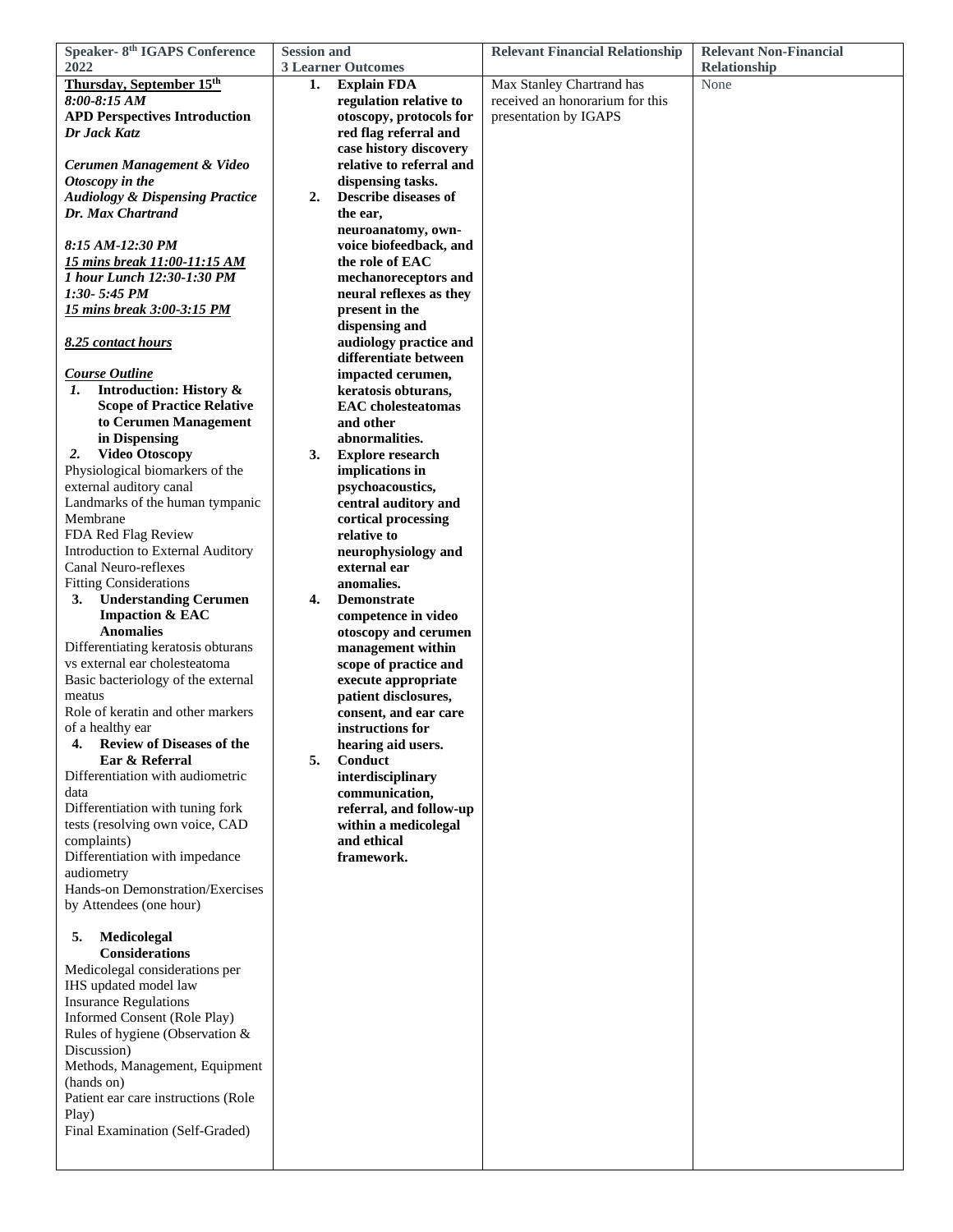| <b>Speaker- 8th IGAPS Conference</b>  | <b>Session and</b>                                         | <b>Relevant Financial Relationship</b> | <b>Relevant Non-Financial</b> |
|---------------------------------------|------------------------------------------------------------|----------------------------------------|-------------------------------|
| 2022                                  | <b>3 Learner Outcomes</b>                                  |                                        | Relationship                  |
| <b>Friday, September 16th</b>         | 1. Define Executive Function                               | Sucheta Kamath has received an         | Sucheta Kamath is the         |
| 9:00:9:15 AM:                         | and describe life-long                                     | honorarium from IGAPS for this         | Founder/Owner of the private  |
| <b>APD Perspectives Introduction</b>  | implications of strong EF skills                           | presentation                           | practice Cerebral Matters     |
| Jack Katz                             | 2. Distinguish between the Hot                             |                                        | where she sees clients.       |
|                                       | & Cool Executive Function and                              | Founder/CEO of ExQ software            |                               |
| <b>Lizard Brain vs. Wizard Brain:</b> | ways in which they                                         | curriculum Sucheta benefits            |                               |
| <b>Evidence-Based Executive</b>       | influence emotional regulation?                            | from its sales.                        |                               |
| <b>Function Strategies to</b>         | 3. What does prospection and                               |                                        |                               |
| <b>Manage Self-Regulation Over a</b>  | mental time travel mean and                                |                                        |                               |
| Lifespan                              | how do these concepts                                      |                                        |                               |
| <b>Sucheta Kamath</b>                 | relate to the role of prefrontal                           |                                        |                               |
|                                       | cortex?                                                    |                                        |                               |
| 9:15 AM-12:30 AM:                     | 4. How do emotions influence                               |                                        |                               |
| 15- minute break from                 | self-regulation and how do they                            |                                        |                               |
| 10:45-11:00 AM                        | interfere/interplay the                                    |                                        |                               |
| 1 hour Lunch 12:30-1:30 PM            | daily adaptive processes                                   |                                        |                               |
| 1:30- 4:45 PM                         | 5. What effective strategies can                           |                                        |                               |
| 15 mins break 3:00-3:15 PM            | clinicians teach clients to                                |                                        |                               |
|                                       |                                                            |                                        |                               |
| 6.25 contact hours                    | improve their self-management,<br>regulation and emotional |                                        |                               |
|                                       |                                                            |                                        |                               |
| <b>Course Outline</b>                 | equanimity in difficult and                                |                                        |                               |
| A healthy prefrontal system acts      | complex                                                    |                                        |                               |
| more like a cool wizard rather than   | situations                                                 |                                        |                               |
| the brain that is                     |                                                            |                                        |                               |
| highjacked by the limbic system       |                                                            |                                        |                               |
| which acts more like a crazy          |                                                            |                                        |                               |
| reactive lizard brain. This           |                                                            |                                        |                               |
| wizard brain enables individuals to   |                                                            |                                        |                               |
|                                       |                                                            |                                        |                               |
| readjust behaviors, reassess the      |                                                            |                                        |                               |
| social context,                       |                                                            |                                        |                               |
| reappraise the emotional and          |                                                            |                                        |                               |
| affective states, and redirect        |                                                            |                                        |                               |
| responses to produce                  |                                                            |                                        |                               |
| favorable outcomes for self and for   |                                                            |                                        |                               |
| others. In this workshop, Sucheta     |                                                            |                                        |                               |
| will discuss self-regulation,         |                                                            |                                        |                               |
| social-emotional competence, and      |                                                            |                                        |                               |
| an effective M-E-T-A™ (Mindful        |                                                            |                                        |                               |
| Examination of Thinking and           |                                                            |                                        |                               |
| Awareness) intervention approach      |                                                            |                                        |                               |
| designed to enhance                   |                                                            |                                        |                               |
| Executive Function including goal-    |                                                            |                                        |                               |
| directed planning, strategic          |                                                            |                                        |                               |
| thinking, and future forward          |                                                            |                                        |                               |
| thinking. The session will present    |                                                            |                                        |                               |
| effective and evidence-based          |                                                            |                                        |                               |
| strategies to                         |                                                            |                                        |                               |
| help manage executive dysfunction     |                                                            |                                        |                               |
| and emotional dysregulation in        |                                                            |                                        |                               |
| children and adults                   |                                                            |                                        |                               |
| with cognitive-communication          |                                                            |                                        |                               |
| disorders in a variety of contexts.   |                                                            |                                        |                               |
| Finally, this                         |                                                            |                                        |                               |
| presentation will help clinicians     |                                                            |                                        |                               |
| dive deep into the interplay          |                                                            |                                        |                               |
| between one's own EF                  |                                                            |                                        |                               |
| skills and of those that we coach,    |                                                            |                                        |                               |
| teach, or manage.                     |                                                            |                                        |                               |
|                                       |                                                            |                                        |                               |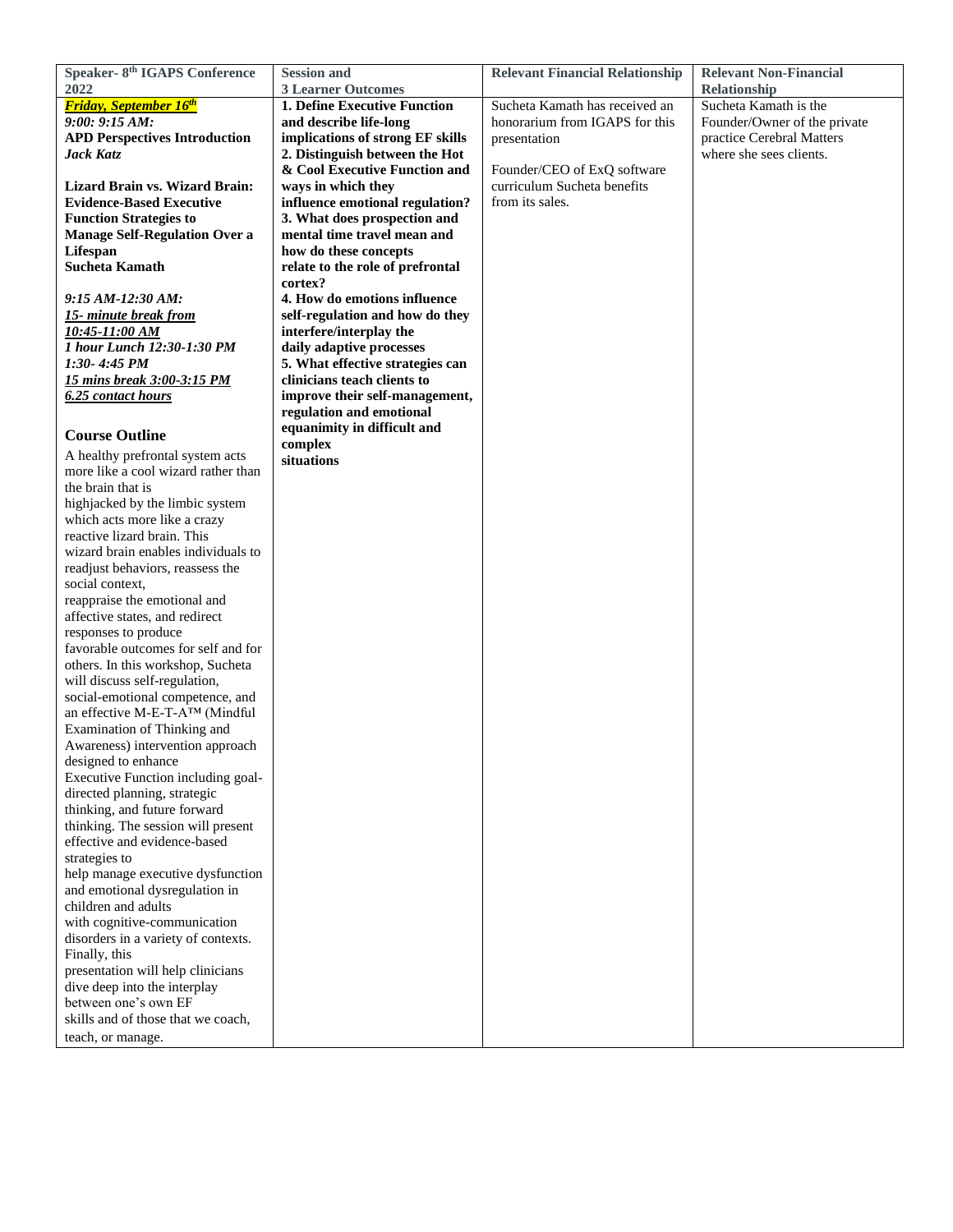## **Biographical Information of Speakers**

**Max Stanley Chartrand, BC-HIS, CSP, Ph.D. (Behavioral Medicine) has** served on the advisory committees to the American Tinnitus Association, the Better Hearing Institute, and Audiology Online, and is a professional member of the Society of Behavioral Medicine and serves on the Council for Nutritional and Environmental Medicine. He also serves on the Arizona licensing committee for speech pathologists, audiologists, and hearing aid providers.

In 1994, he was recipient of the *Joel S. Wernick Excellence in Education Award*, and has published and lectured extensively throughout the world over the past four decades. In 2017, he was awarded the highest designation for professional speakers by the National Speakers Association. In 2020, he was named to *Who's Who in America*.

Dr. Chartrand has had extensive experience in his 45-year career in the hearing health field, as CEO for a hearing instrument manufacturer, guest consultant with multimillion dollar year-over-year annual hearing aid sales, licensing exam writer, expert witness for state attorneys general, and as an advisor to a United States FDA Commissioner (1993-1997).

At age 3 he became severely hearing impaired and later profoundly deaf. He has utilized hearing aid and assistive technology for many years until cochlear implant technology and assistive devices were advanced enough to accommodate his profound deafness. In 1993 he received his cochlear implant.

He believes that the market has grown exponentially faster than the industry's ability to accommodate it. Now, he says, in spite of major disruptions and market confusion brought on by outside forces, this is the time that can be the most exciting and empowering to be in the hearing healthcare field. However, much will depend on a complete transformation in consumer education and professional preparation to reorient everyone to the exciting but crucial health aspects of hearing care.

**Contact for this session: Max Stanley Chartrand, 2419 N Sandstone Place, Casa Grande, AZ 85122, (719)251-4391—text only.**

**Sucheta Kamath, M.A., M.A., CCC-SLP, BC-ANDS** is an award-winning speech-language pathologist, a TEDx speaker, and a tech-entrepreneur who has created  $ExQ@$ ; a cloud-based innovative digital curriculum for the middle and high school students designed to directly personalize learning and build Executive Function skills through games, error analysis, and metacognitive lessons. She is the host of the podcast Full PreFrontal®: Exposing the Mysteries of Executive Function: where her invited guests range from neuroscientists, researchers, educators, learning specialists, journalists, and leaders and has produced more than 200 episodes and has had close to a million listens. As a life-long learner, educator, and mentor, Sucheta has been the recipient of multiple professional awards for developing innovative training programs designed to teach mastery of Executive Function, attention, memory, higher-order cognition, social-cognition, and self-regulation. Finally, Sucheta serves on many non-profit boards and is deeply committed to racial healing and interfaith community dialogue. For the past four years, she founded and currently runs (along with her GSHA colleagues) GSHA Gives!, a free communication and Executive Function job-readiness training program for previously homeless, incarcerated, and disenfranchised men in inner-city Atlanta.